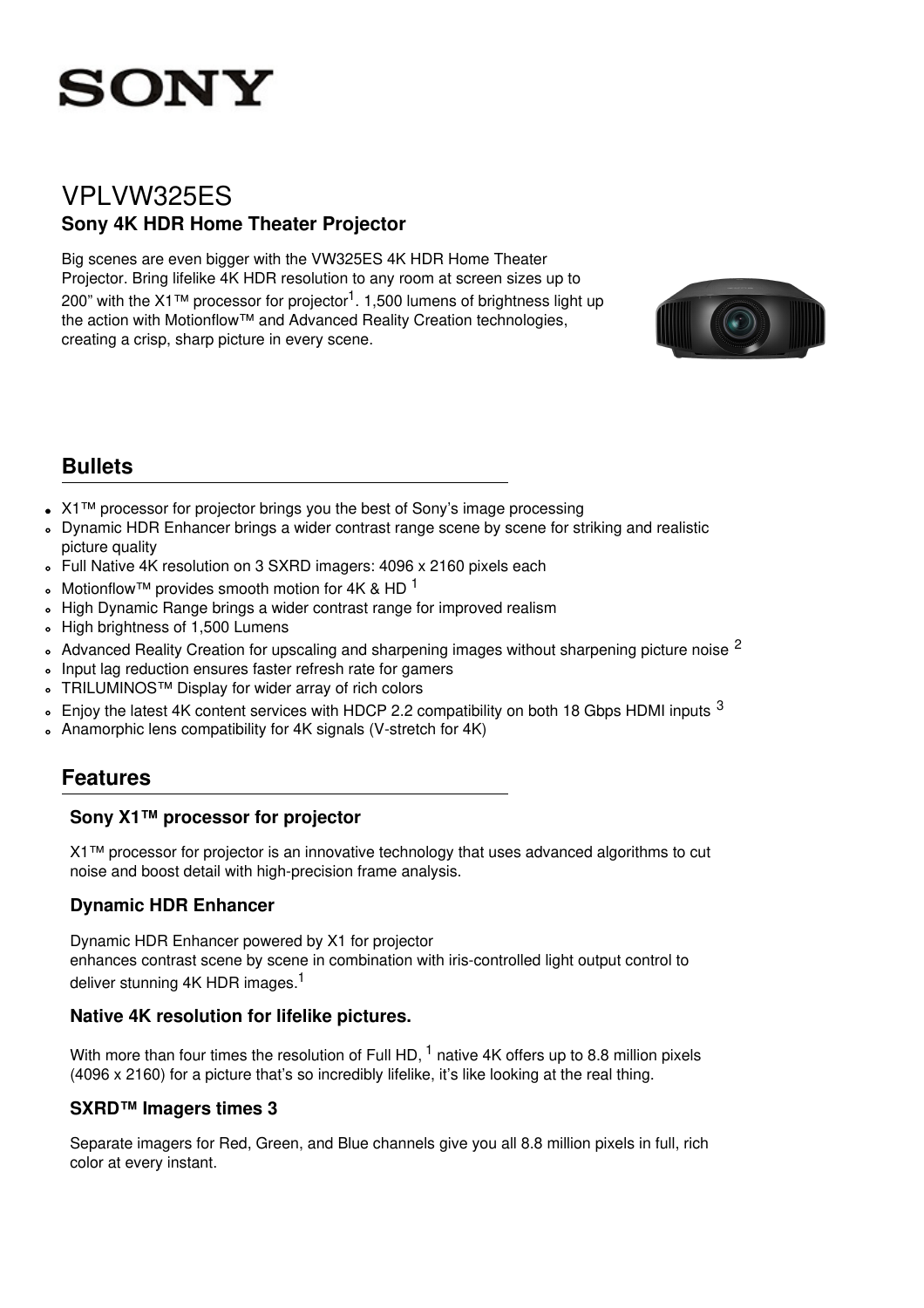# **SONY**

### **HDR Reference Mode option**

HDR Reference Mode allows clipping for the brightest displayed pixels to create a richer gradation in bright parts of the scene and retain HDR that's true to the creator's intent.

### **Motionflow™ provides smooth motion for 4K & HD**

On-screen action looks smother with Motionflow™, even in 4K content. <sup>1</sup> Action in movies, sports, and video games appears incredibly clear and lifelike, as if you were there in real life.

### **High brightness and contrast (1,500 lumens)**

With an impressive 1,500 lumens brightness and a wide contrast range, 4K images are clear with bright highlights and rich, deep blacks – even in well-lit rooms.

### **Reality Creation upscales your favorites**

Upscale your existing Blu-ray Disc™ and DVD movies to near-4K quality. <sup>2</sup> The super-resolution Reality Creation 4K upscaler analyzes every pixel in any direction, then employs a digital signal processing algorithm to map pixels against an ever-evolving picture patterning database compiled from over 10 years of expertise, enhancing colors, contrast, and textures without enhancing image artifacts.<sup>2</sup>

### **Colors come alive with TRILUMINOS™ Display**

Discover true-to-life colors and tones. The VPL-VW325ES incorporates TRILUMINOS™ Display color, reproducing more tones and textures than a standard projector system. Hard-to-reproduce crimson reds, aqua blues, and emerald greens are displayed beautifully, so landscapes and seascapes look more vivid. Faces also look better, with skin tones more faithfully reproduced.

### **Enjoy all types of content in 4K HDR.**

Bring ultra high-definition images to all your content. The VPL-VW325ES can project content at up to 60 frames per second (fps) in 4K for even smoother images with superior color and realism. Both 18 Gbps HDMI inputs support HDCP 2.2 so you can enjoy more of the latest 4K content services and full resolution gaming. $^3$ 

#### **Input lag reduction for gamers.**

Reduced input lag creates a better response time between control input and on-screen action, making video games perform better than ever before. Immerse yourself in your favorite games and beat your opponent to the punch.

#### **Anamorphic lens compatibility for 4K signals (V-stretch for 4K)**

Wide lens compatibility means that you can use your legacy anamorphic lenses with ease, even with 4K content. Watch your content in your favorite formats.

#### **Watch for longer with a 225 W high-pressure lamp.**

Enjoy up to 6,000 hours of watch time (in low mode) from a long-lasting mercury lamp. <sup>5</sup> This means fewer lamp swaps, simpler maintenance, and lower running costs.

#### **Flexible home installation with wide zoom and shift lens**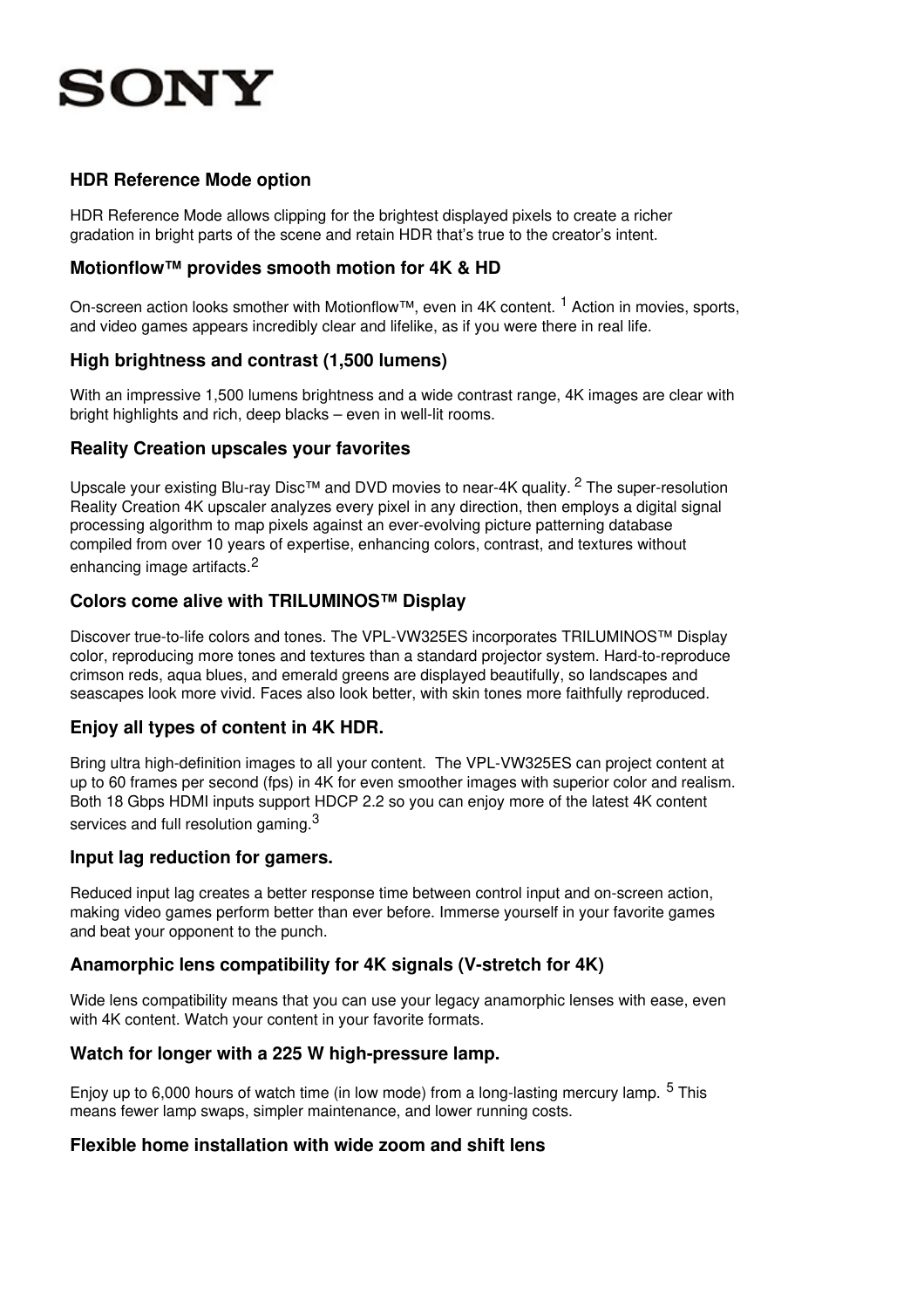# **SONY**

The powered zoom lens with a 2.1x zoom ratio and wide lens shift range gives greater installation flexibility in any room size, even with a high ceiling.

#### **Front-facing fan**

With the fan exhaust positioned at the front of the projector, you don't need to worry about wall clearance and room for air intake/exhaust when installing. This helps maximize throw distance for the biggest possible projected images.

### **IMAX Enhanced**

Sony 4K projectors are compatible with IMAX Enhanced content, making them ready to deliver the bigger, more breathtaking IMAX visuals you love in compatible content. Take advantage of the size of your projector screen with movies that become even more immersive with IMAX Enhanced.<sup>4</sup>

## **Specification**

| <b>Size &amp; Weight</b>        |                                                                                                                                                                                                                                                                                                                                            |
|---------------------------------|--------------------------------------------------------------------------------------------------------------------------------------------------------------------------------------------------------------------------------------------------------------------------------------------------------------------------------------------|
| DIMENSIONS (W X H X D)          | 19 1/2" x 8 3/32" x 18 1/4"                                                                                                                                                                                                                                                                                                                |
| <b>WEIGHT</b>                   | Approx. 31 lb (14 kg)                                                                                                                                                                                                                                                                                                                      |
| <b>Display</b>                  |                                                                                                                                                                                                                                                                                                                                            |
| <b>DISPLAY SYSTEM</b>           | 4K SXRD panel, projection system                                                                                                                                                                                                                                                                                                           |
| <b>DISPLAY RESOLUTION</b>       | 720 x 576/50p, 720 x 480/60p, 1280 x 720/50p, 1280 x 720/60p,<br>1920 x 1080/50i, 1920 x 1080/60i, 1920 x 1080/24p, 1920 x<br>1080/50p, 1920 x 1080/60p, 3840 x 2160/24p, 3840 x 2160/25p,<br>3840 x 2160/30p, 3840 x 2160/50p, 3840 x 2160/60p, 4096 x<br>2160/24p, 4096 x 2160/25p, 4096 x 2160/30p, 4096 x 2160/50p,<br>4096 x 2160/60p |
| <b>LIGHT SOURCE</b>             | High-pressure mercury lamp, 225 W type                                                                                                                                                                                                                                                                                                     |
| PICTURE PROCESSOR               | X1™ for projector                                                                                                                                                                                                                                                                                                                          |
| <b>General Features</b>         |                                                                                                                                                                                                                                                                                                                                            |
| EFFECTIVE DISPLAY SIZE          | $0.74" \times 3$                                                                                                                                                                                                                                                                                                                           |
| <b>EFFECTIVE PIXELS</b>         | 26,542,080 (4096 x 2160 x 3) pixels                                                                                                                                                                                                                                                                                                        |
| <b>PROJECTION LENS SHIFT</b>    | Vertical: +85% -80% Horizontal: +/-31%                                                                                                                                                                                                                                                                                                     |
| <b>THROW RATIO</b>              | 1.38 : 1 to 2.83 : 11                                                                                                                                                                                                                                                                                                                      |
| <b>Hardware</b>                 |                                                                                                                                                                                                                                                                                                                                            |
| PROJECTION LENS ZOOM<br>/ FOCUS | Powered (Approx. x2.06)                                                                                                                                                                                                                                                                                                                    |
| <b>Interface</b>                |                                                                                                                                                                                                                                                                                                                                            |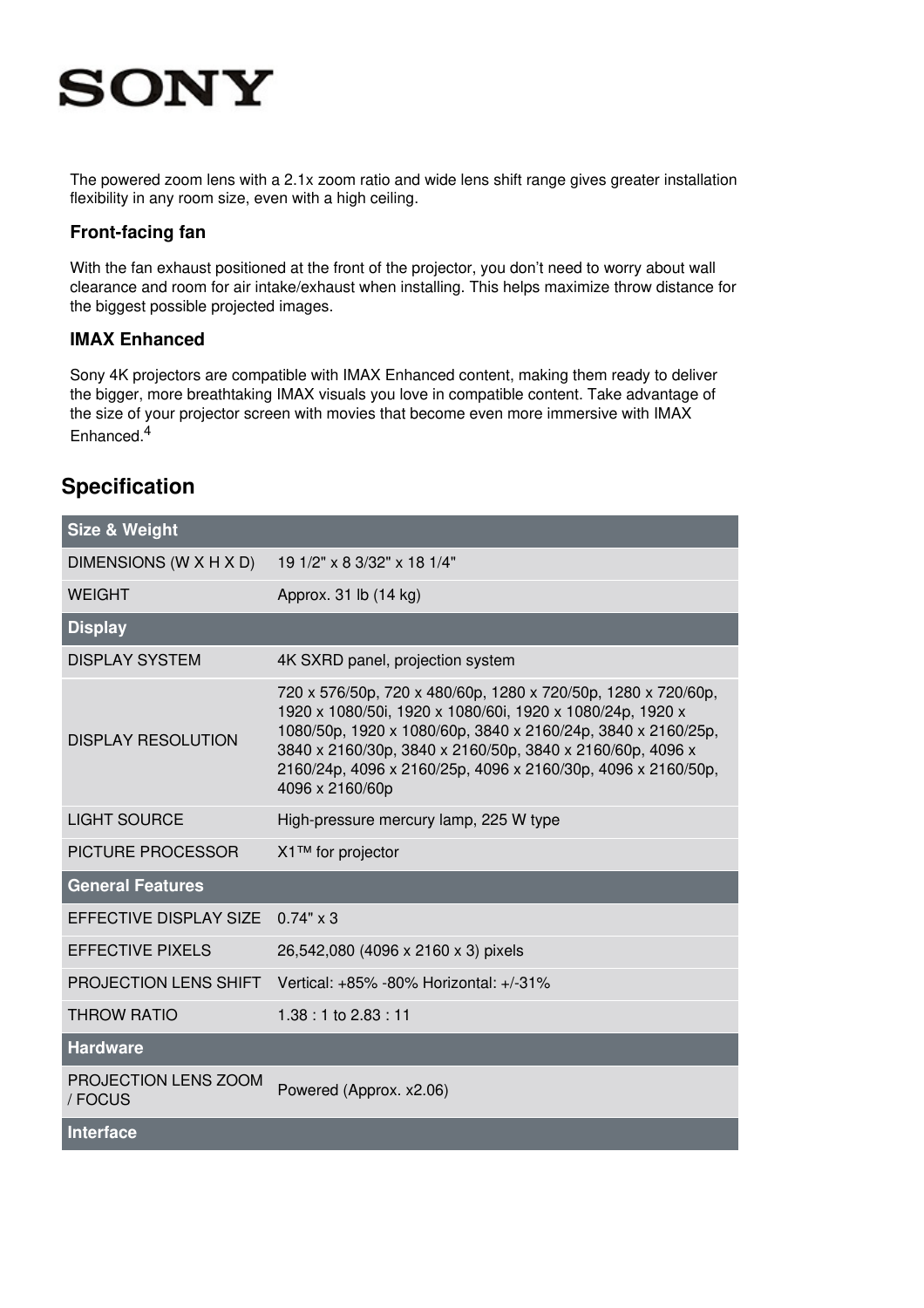# **SONY**

| <b>INPUT AND OUTPUT</b><br><b>TERMINALS</b>                                                               | HDMI (2 INPUTS)2 - Digital RGB/Y Pb/Cb Pr/Cr, IR IN - Minijack,<br>LAN - RJ45, 10Base-T/100BASE-TX, REMOTE - RS-232C, D-sub<br>9-pin (male), TRIGGER - Minijack, DC 12 V Max. 100 mA, USB -<br>DC 5 V, Max. 500 mA |
|-----------------------------------------------------------------------------------------------------------|--------------------------------------------------------------------------------------------------------------------------------------------------------------------------------------------------------------------|
| <b>Operating Conditions</b>                                                                               |                                                                                                                                                                                                                    |
| <b>OPERATING</b><br>TEMPERATURE /<br><b>HUMIDITY</b>                                                      | 41 °F to 95 °F (5 °C to 35 °C)/35% to 85% (no condensation)                                                                                                                                                        |
| <b>STORAGE TEMPERATURE</b><br>/ HUMIDITY                                                                  | -4°F to +140°F (-20°C to +60°C)/10% to 90% (no condensation)                                                                                                                                                       |
| <b>Power</b>                                                                                              |                                                                                                                                                                                                                    |
| <b>ACOUSTIC NOISE</b>                                                                                     | 26 dB3                                                                                                                                                                                                             |
| POWER REQUIREMENT                                                                                         | AC100 V to 240 V, 4.0 A to 1.7 A, 50/60 Hz                                                                                                                                                                         |
| POWER CONSUMPTION                                                                                         | 390 W                                                                                                                                                                                                              |
| <b>Video Features</b>                                                                                     |                                                                                                                                                                                                                    |
| <b>LIGHT OUTPUT</b>                                                                                       | 1500 lm (Lamp mode: High)4                                                                                                                                                                                         |
| <b>COLOR LIGHT OUTPUT</b>                                                                                 | 1500 lm (Lamp mode: High)4                                                                                                                                                                                         |
| <b>Eco and energy saving</b>                                                                              |                                                                                                                                                                                                                    |
| POWER CONSUMPTION<br>(STANDBY MODE)                                                                       | 0.4 W (When "Remote Start" is set to "Off")                                                                                                                                                                        |
| POWER CONSUMPTION<br>(NETWORKED STANDBY<br>MODE)                                                          | 1.0 W (LAN) (When "Remote Start" is set to "On") When a LAN<br>terminal is not connected, it becomes a low power consumption<br>mode (0.5 W).                                                                      |
| <b>STANDBY MODE</b><br><b>ACTIVATED</b>                                                                   | After about 10 Minutes                                                                                                                                                                                             |
| <b>What's In The Box</b>                                                                                  |                                                                                                                                                                                                                    |
| Remote Control (RM-PJ28)<br>Size AA (R6) manganese<br>batteries (2) AC Power Cord<br>$(1)$ Lens Cap $(1)$ | Operating Instructions (CD-ROM)<br>Quick Reference Manual (1)<br>Safety Regulations (1)                                                                                                                            |

- 1. 4096 x 2160 resolution.
- 2. Upscaled, simulated and enhanced 4K images will vary based on source content.
- 3. Requires HDMI® cable sold sep.
- 4. IMAX Enhanced content enables full IMAX Enhanced experience with compatible streaming services such as Fandango Now (US only) and BRAVIA CORE, or compatible content device connected via HDMI input (sold sep).
- 5. Depending on usage environment.

©2021 Sony Electronics Inc. All rights reserved. Reproduction in whole or in part without written permission is prohibited. Features and specifications are subject to change without notice. All screen images simulated. Sony, SXRD, and Motionflow are trademarks of Sony Corporation. HDMI is a trademark of HDMI Licensing LLC. All other trademarks are trademarks of their respective owners.